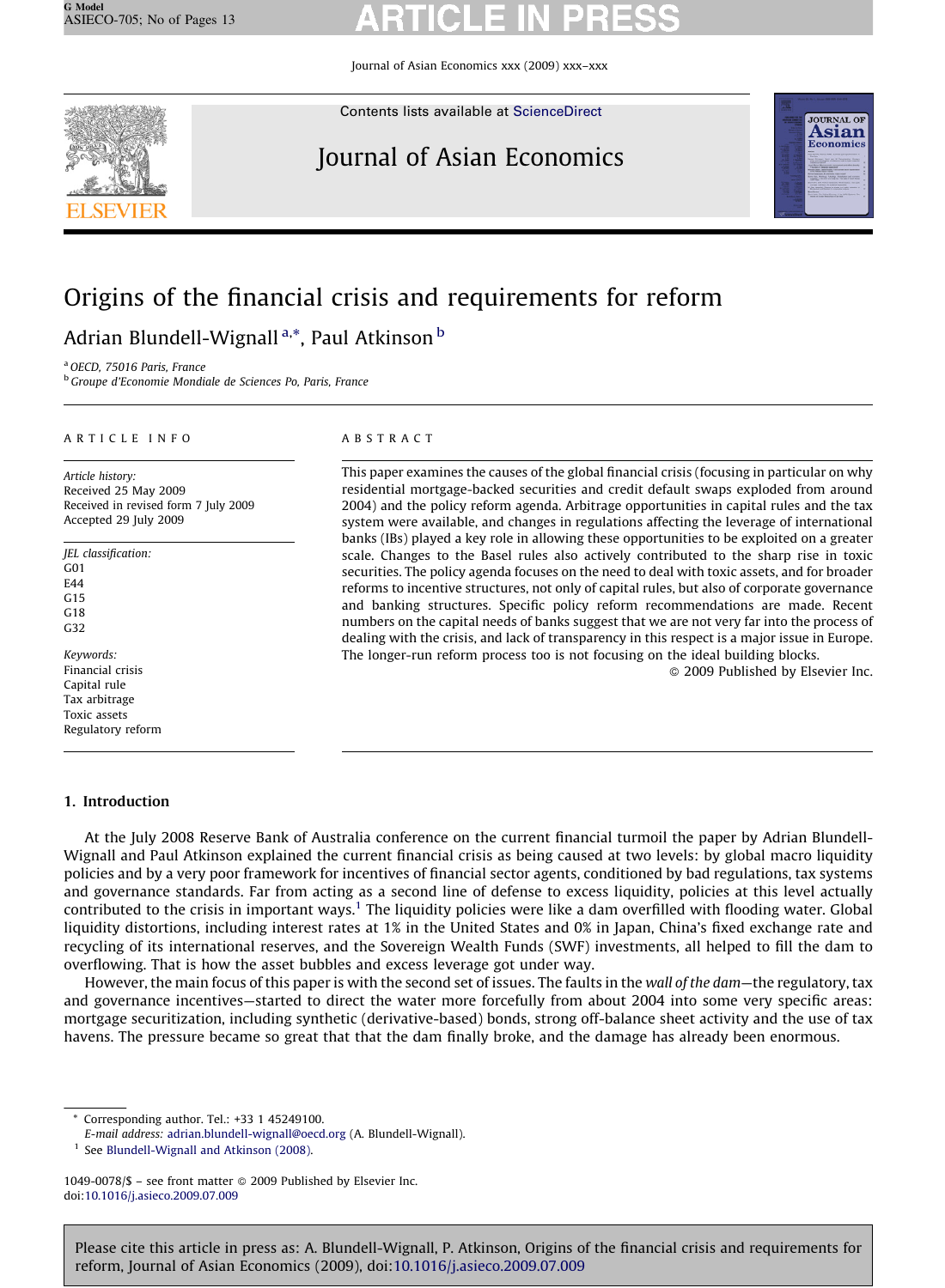2 A. Blundell-Wignall, P. Atkinson / Journal of Asian Economics xxx (2009) xxx-xxx



Source : OECD, Datastream

Fig. 1. ABS issuers, home mortgages and other loans. Source: OECD, Datastream.

Many papers analyzing the causes of the crisis focus on behavior within the financial sector, such as irrational behavior and non-profit maximizing incentives [\(Akerlof & Shiller, 2009\)](#page-11-0) and lack of transparency of new and complex products and the ability of banks to manage and their exposures with their complex value at risk models ([Jenkinson, Penalver, & Vause, 2008;](#page-12-0) [Haldane, 2009\)](#page-12-0). Others have focused on compensation schemes in the financial sector that encouraged excess risk taking [\(Blinder, 2009\)](#page-11-0). One focused on poor underwriting standards and lack of regulation of mortgage brokers [\(Gramlich, 2007](#page-12-0)). Still others have focused on the greater interconnectedness of risk taking between institutions andmarkets,making itmore exposed to systemic risk [\(Rajan, 2005](#page-12-0)). Some groups have focused on the role of credit rating agencies (CRAs) that play a key role in providing inputs to risk models, arguing that they improperly managed conflicts of interest (e.g. [SEC, 2008a, 2008b\)](#page-12-0).

However, many of these conditioning factors in the crisis have been around for a very long time—irrational behavior, greed, poor underwriting standards, poor risk models, globalization, and complex products—and do not explain the very sudden avalanche of activity in bank securitization and the use of credit default swaps (CDS) from 2004. Focus on symptoms of the crisis distracts attention from the pivotal role of policy making in causing the crisis—i.e. in creating distorted incentives and then permitting a massive expansion of leverage enabling the private sector to take full advantage of them. Regulators and supervisors collectively failed on a massive scale to achieve even mildly risk-averse outcomes. There is also a certain lack of accountability amongst policy makers that does not encourage optimism about the reforming the policy process itself. $2$ 

When economists talk about causality they usually have some notion of exogeneity in mind; that relatively independent factors changed and caused endogenous things to happen—in this case the biggest financial crisis since the Great Depression. Fig. 1 shows the veritable explosion in residential mortgage-backed securities (RMBS) after 2004. This class of assets was in the vortex of the crisis, and any theory of causality must explain why it happened then and not at some other time.

Many of the above-mentioned factors identified for reforms, were not causal in the above sense. This would require that these factors were subject to independent behavioral changes. CRA practices did not change in 2004. Nor did banks switch to inferior risk models in that year, or mandate weaker underwriting standards, and so forth. Reform in these areas is of course welcome—they are conditioning factors that are worth serious attention. But if the more fundamental (causal) factors are not addressed, then agents in the financial sector will find new ways to exploit them in the future.

This paper argues that four aspects of policy played the most important roles in causing the crisis: (i) capital rules and tax wedges set up clear arbitrage opportunities for financial firms over an extended period—these were policy parameters that could not be competed away as they were exploited. Instead they could be levered indefinitely until the whole system collapsed; (ii) regulatory change permitted leverage to accelerate explosively from 2004; (iii) systemically important firms were permitted to emerge and barriers to contagion risk within them were explicitly broken down as a new business model in banking with an equity culture emerged; and (iv) cumbersome regulatory structures with a poor allocation of responsibilities to oversee new activities in the financial sector were in place.

# 2. Arbitrage opportunities: capital rules and tax

Businesses, banks, investors and their agents are supposed to act according to the hidden hand of Adam Smith—the micro players act individually in their own self interest and desirable outcomes emerge that enhance the wealth of nations. But

<sup>&</sup>lt;sup>2</sup> The defensiveness of policy makers in most international organisation meetings is readily observable. Few senior policy makers have felt any need to resign. At the RBA conference, one supervisor was arguing that much more accountability (job tenure and remuneration) was required in the private sector, but he was astounded at the suggestion that the same accountability should also be applied to regulators and supervisors who collectively failed on a massive scale to achieve even mildly risk-averse outcomes.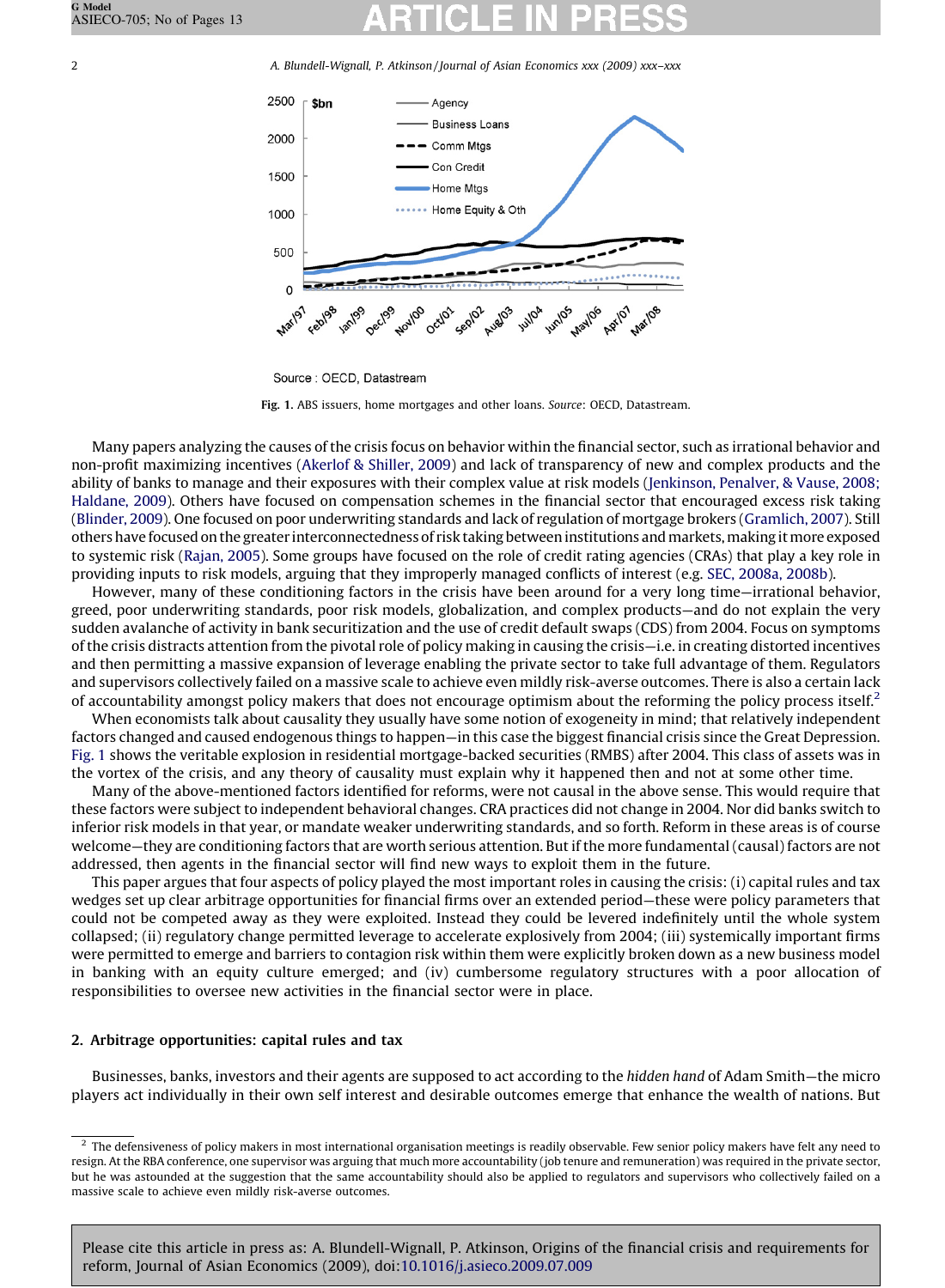these micro players within the banking sector found themselves interacting with a set of distorted financial and tax regulations, shifts in the technology platform and product innovations, all of which combined to allow arbitrage opportunities to be exploited in new ways. Not only did this self interest not come across any of the binding constraints that policy making and regulations are supposed to provide, but the regulations were also changed in favour of the banks through a process that can be loosely termed 'regulatory capture'.

If the trade-off between risk and reward in the financial system shifts towards imprudence in this way, then systemic problems arise in ways that do not apply to other sectors. Banks are special: they are interrelated with the economy and with each other, and the collapse of the few can bring down the whole system. Adam Smith understood this 225 years ago, but policy makers whose 'watch' it was prior to this crisis did not:

''To restrain private people, it may be said, from receiving in payment the promissory notes of a banker, for any sum whether great or small, when they themselves are willing to receive them, or to restrain a banker from issuing such notes, when all his neighbours are willing to accept of them, is a manifest violation of that natural liberty which it is the proper business of law not to infringe, but to support. Such regulations may, no doubt, be considered as in some respects a violation of natural liberty. But those exertions of the natural liberty of a few individuals, which might endanger the security of the whole society, are, and ought to be, restrained by the laws of all governments, of the most free as well as of the most despotical. The obligation of building party walls, in order to prevent the communication of fire, is a violation of natural liberty exactly of the same kind with the regulations of the banking trade which are here proposed.'' [Adam Smith, An Inquiry into the Nature and Causes of the Wealth of Nations, Book II, Chapter ii.]

### 2.1. Capital arbitrage under Basels I and II

Basel I risk weights favoured claims on government, regulated banks and securities firms and residential real estate with low minimum capital requirements.<sup>3</sup> This effectively provided regulatory subsidies to the cost of capital for mortgage lending, especially when funded through the wholesale markets, and securitization activities. It is not clear how the revised Basel II framework (which allows capital requirements to be based on banks' own risk modeling, the internal ratings based (IRB) approach, or external ratings analysis of current and historical market prices and default performance) will affect relative minimum capital requirements, given the recent volatility in prices and the damage to credit ratings in many areas.<sup>4</sup>

What is clear, however, is that when Basel II was published in 2004 market volatility and the perception of risk was low. The capital weight given to mortgages was to fall from 50% to 35% under the simplified Basel II, and to as little as 15–20% (depending on the bank) under the sophisticated internal ratings based (IRB) version. A lower capital weight raises the return on capital for a given mortgage asset, and the corollary of this is that greater concentration in low-capital-weighted mortgages improves the overall bank return.

One of the 'gob-smacking' assumptions of basic capital regulation under the Basel system is something called ''portfolio invariance''. In simple terms that means the riskiness of an asset like a mortgage is independent of how much of the asset you add to the portfolio. Banks appear to have believed in this just as much as their supervisors, given the way they responded to the arbitrage opportunity that arose in the transition from Basels I to II. If mortgage securitization could be accelerated and pushed into off-balance sheet vehicles,<sup>5</sup> banks could raise the return on capital right away (from 2004) without waiting for the new regime. It would be quite rational to do this to the point where the proportion of on balance sheet mortgages (with a 50% capital weight) and off-balance sheet mortgages (with a zero capital weight) equated the (higher) return likely to emerge for a Basel II mortgage (where capital weightings would apply regardless of whether assets were on or off the balance sheet).

### 2.1.1. The Citigroup example

Citigroup was a good example of this. There was strong lobbying to adopt Basel II as soon as possible.<sup>6</sup> Citigroup opted to the internal ratings based (IRB) Basel II option, where FDIC data on the Quantitative Impact Study number 4 (QIS4) showed that such banks expected the capital weight on mortgages to fall by 2/3, say from 50% under Basel I to 15–20% under Basel II.<sup>7</sup> With securitized off-balance-sheet mortgages not attracting a capital charge under Basel I, this presented a straightforward arbitrage: what percentage of on and off-balance-sheet mortgages would allow the increased return on capital for mortgages now (from 2004) without causing a shortage of capital later on when Basel II became fully operational? The Basel I anticipating Basel II 20% mortgage weight would be the following simple arbitrage:

0.4  $\times$  (50% on-B/sheet cap/weight)  $+$  6%  $\times$  (0% off-B/sheet weight)  $=$  20% Basel II equivalent weight

See [FDIC \(2005\)](#page-12-0).

<sup>&</sup>lt;sup>3</sup> Claims on regulated banks and securities firms in OECD countries carried "risk-weights" of 20%, effectively exonerating 80% of such claims from capital backing. Residential mortgages carried a risk-weight of 50%. All other claims on the private sector were 100% risk-weighted.

<sup>&</sup>lt;sup>4</sup> See [Blundell-Wignall and Atkinson \(2008\).](#page-12-0)

<sup>5</sup> See [Blundell-Wignall \(2007\).](#page-12-0)

<sup>6</sup> For an example of Basel II lobbying, see the letter by Davis C. Bushnell, senior risk officer of Citigroup to the Federal Reserve, FDIC, Comptroller of the Currency and Office of Thrift Supervision as late as the 17th of March 2007, just before the crisis, arguing against leverage ratios requiring more capital and strongly supporting the push to Basel II.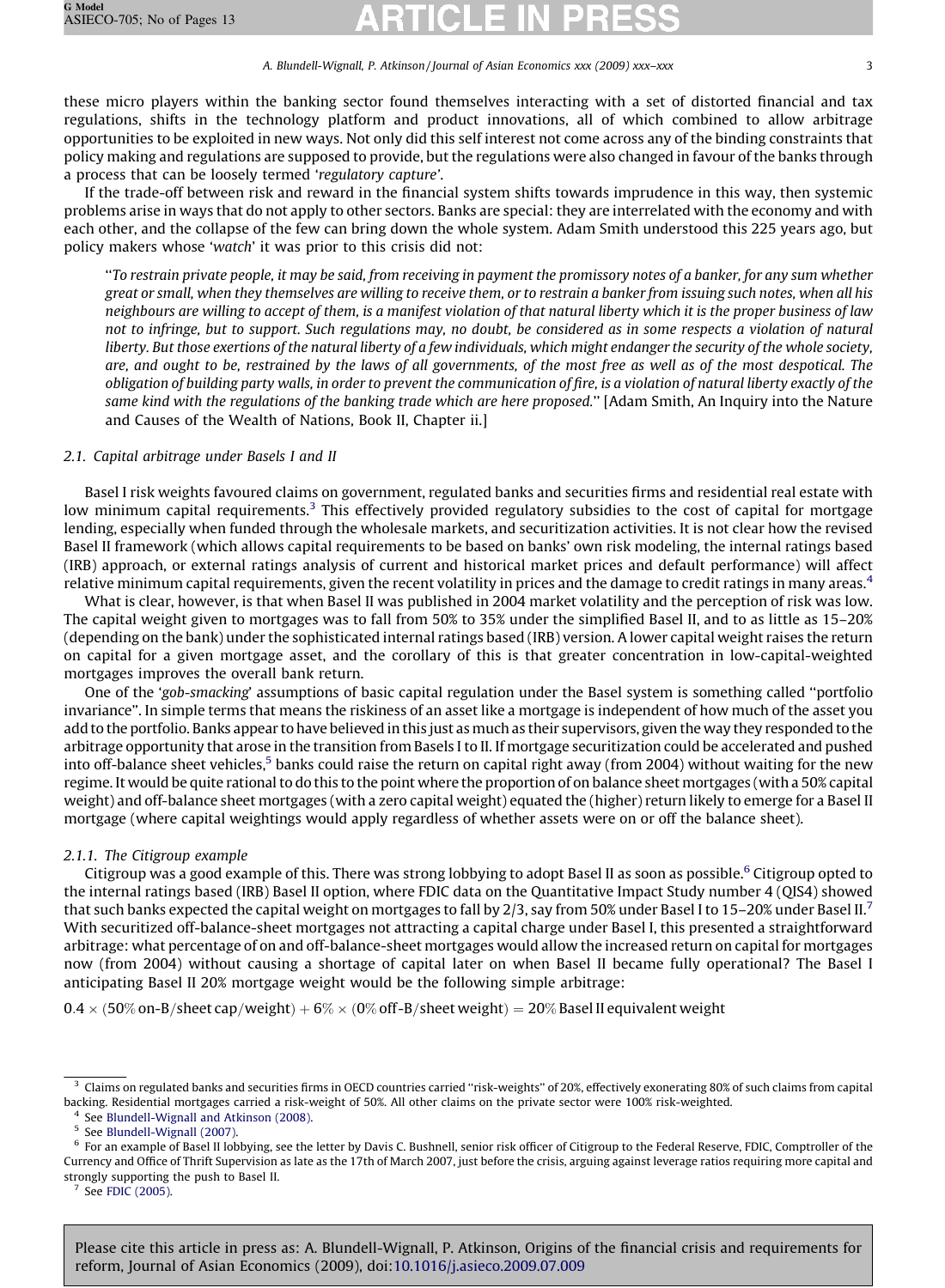At the end of 2007 Citigroup 10K filings show \$313.5 bn on balance sheet mortgages and \$510.5 bn Variable Interest Entities (VIEs) and retained interests in Qualifying Special Purpose Entities (QSPEs). That is, about 38% on balance sheet and 62% (consisting of VIEs and QSPEs that Citigroup is responsible for) off its balance sheet. But that is not all. Citigroup had a further \$733.7 bn in QSPEs, where the interests had been transferred away from Citigroup. That is to say, Citigroup was able to grow earnings via fees, and transfer all of the risk (i.e. so no capital is required) to other banks, individuals, hedge funds, insurance companies and pensions funds at home and abroad.

# 2.1.2. The Northern Rock example

Liquidity problems, whereby bank liabilities were not matched to the duration of their assets as they grew mortgage products with Basel II anticipation in mind is well illustrated by Northern Rock in the UK. Mortgages products had been made so attractive by IRB adherence to Basel II, that there was an incentive to grow them more quickly than could be funded by deposits. Northern Rock grew assets at a rate of over 25% per annum in the few years preceding the collapse funded by borrowing heavily in wholesale markets and concentrating assets in mortgage products (75% of assets) which would reduce their capital requirement as their Basel II application came into force. When an 'equity culture' is mixed in with 'credit culture', the attraction for management was to have an expanded business with more profitable mortgage products driving the expansion of earnings and the share price; or they could return excess capital to shareholders, with an equally beneficial impact on the share price.

Here is the response of the Northern Rock CEO in the UK Treasury Committee Evidence<sup>8</sup>:

- Mr Fallon: ''Mr Applegarth, why was it decided a month after the first profit warning, as late as the end of July, to increase the dividend at the expense of the balance sheet?''.
- Mr Applegarth: ''Because we had just completed our Basel II two and a half year process and under that, and in consultation with the FSA, it meant that we had surplus capital and therefore that could be repatriated to shareholders through increasing the dividend.''

By June 2007, just as the crisis was due to break out, Northern Rock had total assets of GBP113 billion and shareholder's equity of GBP2.2 billion. Their Risk Weighted Assets (RWA) under Basel II were a mere GBP19 billion (16.7% of total assets), compared to GBP34 billion under Basel I (30% of assets). Under Basel II they had Tier 1 capital of a 'healthy' 11.3% of RWA, but only 2% of total assets. When the crisis started, and liquidity dried up, Northern Rock suffered the first run on a British bank since 1866, and their regulatory capital was less than 10% of the GBP23 billion that the authorities used to support it.

# 2.1.3. The Hypo Real Estate example

Hypo Real Estate collapsed in 2009. They had Tier 1 capital of 5.51 billion Euros, and un-weighted assets of 400.2 billion Euros at the end of 2007, just after they purchased the securities subsidiary DEPFA—in short, regulators permitted a leverage ratio of 72.6. Risk-weighted assets were a mere 101 billion Euros, making the Tier 1 regulatory only 18.3, in part due to the financial engineering with derivatives at DEPFA. This firm specializes in Collateralized Synthetic Obligations (CSOs) and avoiding regulatory capital is almost always the reason for these transactions. Here is what DEPFA Bank said of a major CSO transaction as recently as December 2007, just as the crisis that would destroy its parent was well under way:

''Since October 2007, DEPFA has been a member of the Hypo Real Estate Group, and this transaction achieves a number of objectives for DEPFA, and the Group as a whole: DEPFA has reduced the amount of regulatory capital required to support the assets (which under current BIS rules are 100% risk weighted, though under Basel II this will reduce substantially), and at the same time has improved the return on equity and credit risk".<sup>9</sup>

The bank was proud to be avoiding capital and doing another deal. Government guarantees and loans to April 2009 to aid the ailing bank have been 100 bn Euros, and now the whole group is being nationalized.

# 2.2. Tax arbitrage and synthetic bonds

Complex tax systems within and between countries have and always will lead to arbitrage opportunities that can't be competed away.<sup>10</sup> Tax arbitrage contributed to the explosive growth of profits based on securitization. There are three basic steps in the argument: regulatory change allowing mortgage conduits; use of tax havens for structuring special purpose vehicles (SPVs) based on low quality mortgages; and the use of CDS contracts to switch tax losses on the capital of low quality mortgages from final buy and hold investors (who could not use them efficiently) to traders (who could):

• Regulatory change for mortgage securitization: the 1986 Tax Act created Real Estate Mortgage Investment Conduits (REMICs) as vehicles which are not themselves subject to tax but pass the tax liabilities through to investors. It shifts the basis for

<sup>8</sup> See [House of Commons Treasury Committee \(2008\)](#page-12-0).

<sup>&</sup>lt;sup>9</sup> DEPFA Bank, Archive 2007 Press-/Ad-Hoc Publications. DEPFA closes third EPIC CLO. The basic mechanism is this: by purchasing CDS protection on its assets, which remain on its balance sheet, it transfers the credit risk to someone else, and this is recognized in its Basel Risk-weighted assets. This is fine as long as counterparties don't fail, and the contracts can be renewed if they are of shorter duration than the assets. None of these things tend to apply in a global financial crisis.

 $10^{\frac{10}{10}}$  Since tax rates are set by the authorities as parameters.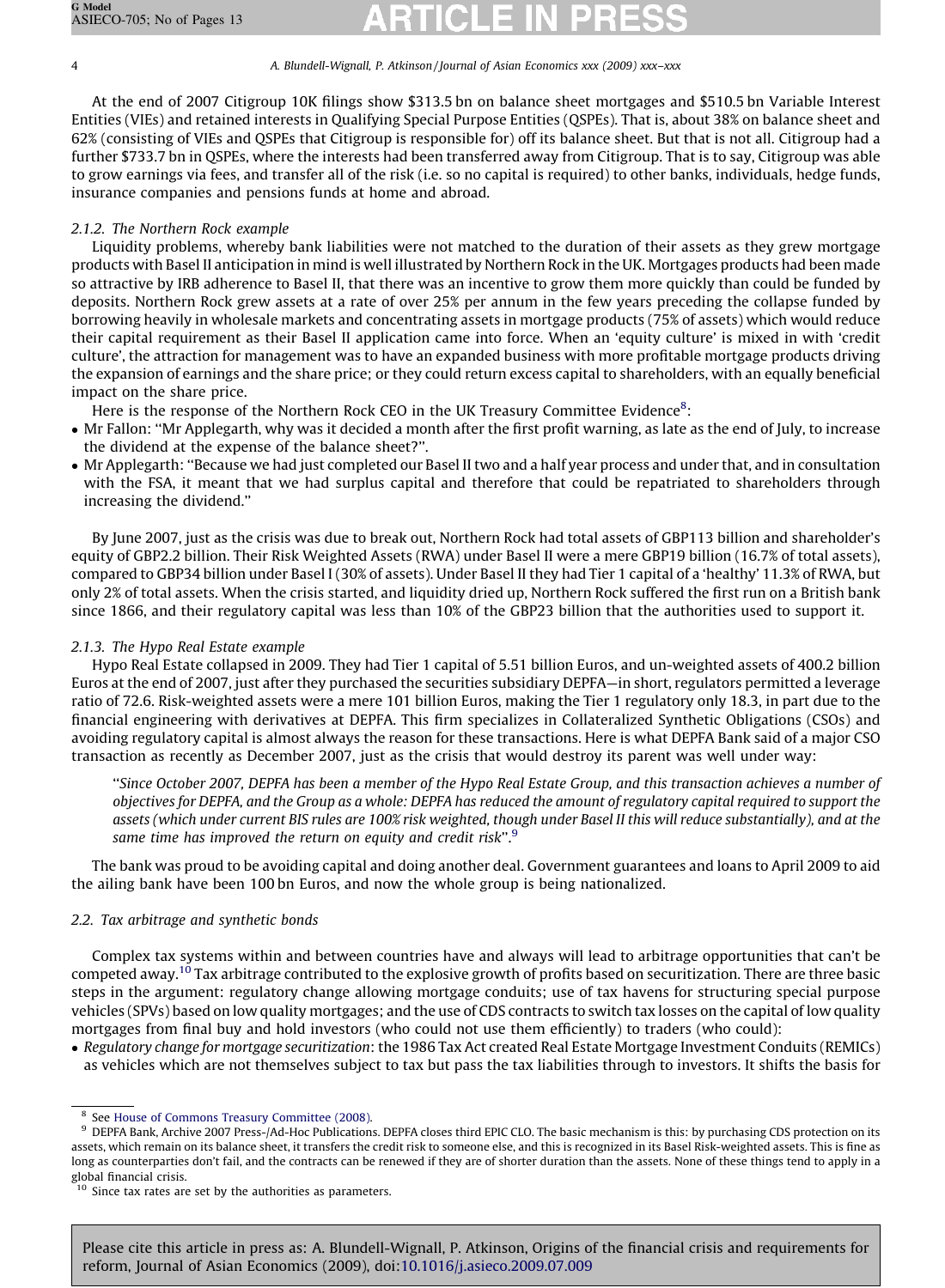A. Blundell-Wignall, P. Atkinson / Journal of Asian Economics xxx (2009) xxx–xxx 5





taxation from the principal and interest received by the REMIC to the form in which it is paid to investors. This often involves conversion of interest to principal, creating tax benefits for many recipients. These tax benefits rise with the degree of credit risk of the underlying assets, since the larger the risk premium incorporated in interest rates, the greater the tax benefit arising from paying it out as principal.

- Use of tax havens for SPVs and collateralized debt obligations (CDOs): restrictions on credit quality applied to the underwriting standards of mortgages that could be securitized in the United States are fairly high. By using SPVs in tax havens these restrictions could be avoided and the (higher) tax benefits of securitizing lower quality mortgages could be obtained. Since certain tax havens levy no business income tax, CDOs can be structured there as limited liability companies without incurring any tax liabilities at the level of the SPV. For mortgage investors this replicated the tax benefits of REMICS across a wider (in quality) range of mortgages, while also permitting opacity in the treatment of income and capital. For example, if a \$100 investment in residential mortgage-backed securities (RMBS) based on subprime had a 20% yield, but lost 15% of its value due to defaults, at the end of the year, \$5 income could be declared to the tax authority, the broker could use the losses as a deduction, and the investor could get a high yield insured (with CDS) return
- The explosive growth of CDS contracts: a tax arbitrage opportunity is created any time different flows of income or expenditure are subjected to differing tax treatment due to variations in the tax rates or other aspects of tax situations that different recipients and payees face. Samuel Eddins<sup>11</sup> has associated the curiously high level of activity in the market for CDSs with the conversion of interest to principal for tax purposes noted above (see Fig. 2).

Eddins argues that an arbitrage incentive is created by tax treatment of interest and credit default losses that is symmetric for financial institutions while many taxable ''buy and hold'' investors face higher taxes on their interest income than they can recover in the event of losses. This means that insurance against default is worth more to the buy and hold investor than to the financial institution selling the insurance. The price of the insurance determines how the difference is shared between the buyer and seller, and Eddins believes that the market for such insurance was so large that the financial institutions writing the swaps were able typically to get most of the benefit. And since the derivatives contracts allow the credit risk to be separated from the time value of money component of the contractual interest rate on the security itself, the CDS is a very efficient instrument as it requires essentially no capital since there is no need to pay for the underlying security. In effect, this is an infinite rate of return to the trader.

## 3. 2004: regulation and the leverage explosion

In 2004 four time-specific factors came into play that combined to cause explosive growth in leverage (with a concentration in mortgage-related products and taking strong advantage of all of the above arbitrage opportunities: (1) the Bush Administration American Dream zero equity mortgage proposals were signed into law and became operative, helping low-income families to obtain mortgages; (2) the then regulator of Fannie Mae and Freddie Mac, the Office of Federal Housing Enterprise Oversight (OFHEO), imposed greater capital requirements and balance sheet controls on those two

 $11$  See [Eddins \(2009\)](#page-12-0).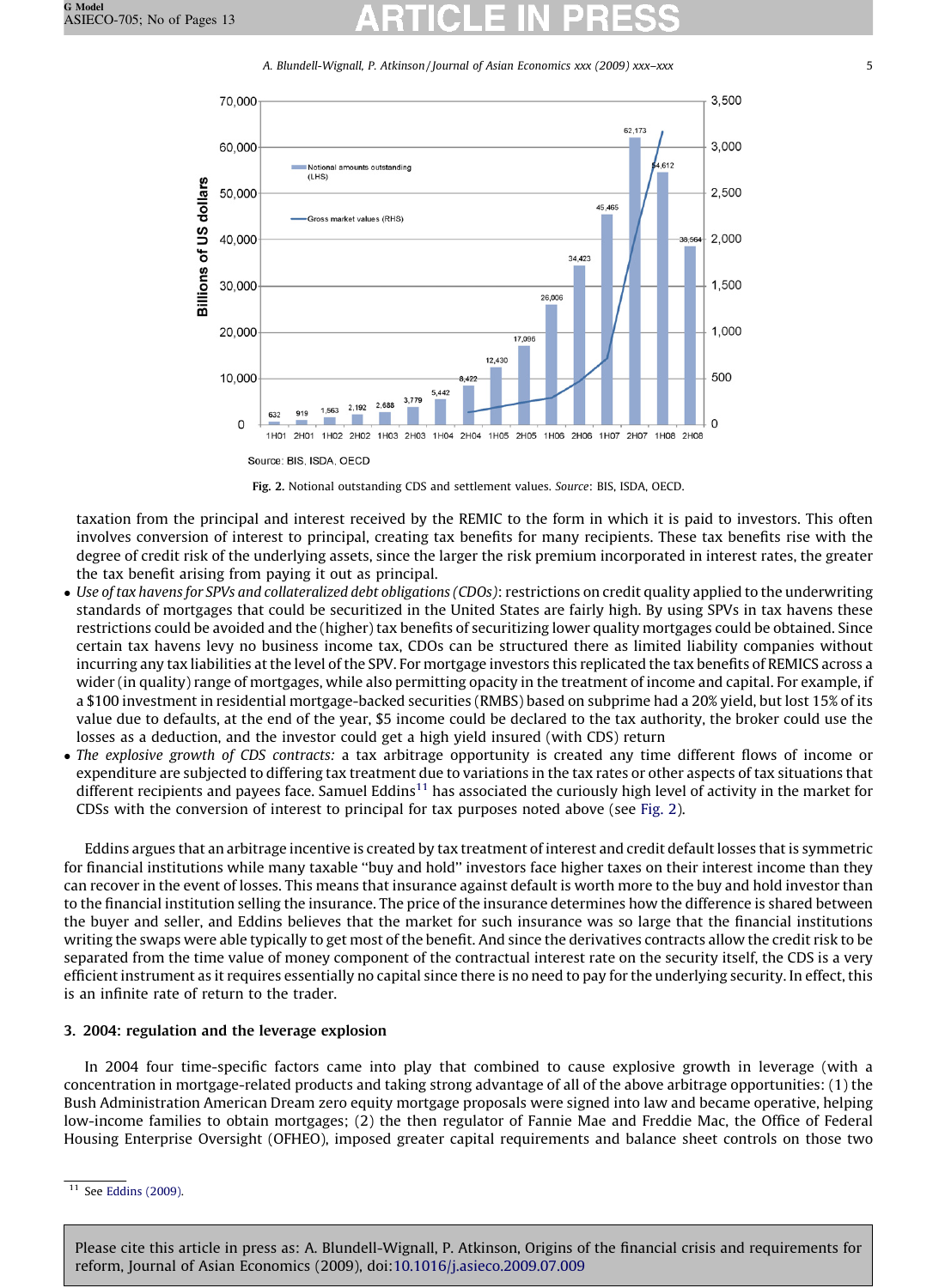| Table 1                               |  |
|---------------------------------------|--|
| US and European bank leverage ratios. |  |

| Year | US commercial banks | US investment banks | European banks |
|------|---------------------|---------------------|----------------|
| 2002 | 17.0                | 24.9                | na             |
| 2003 | 17.9                | 24.0                | na             |
| 2004 | 17.1                | 26.8                | na             |
| 2005 | 16.8                | 28.0                | na             |
| 2006 | 16.5                | 27.8                | na             |
| 2007 | 18.9                | 33.8                | 33.5           |

Source: Company Reports.

government-sponsored mortgage securitization monoliths, opening the way for banks to move in on their ''patch'' with plenty of low-income mortgages coming on stream; (3) the Basel II accord on international bank regulation was published and opened an arbitrage opportunity for banks that caused them to accelerate off-balance-sheet activity; and (4) the SEC agreed to allow IBs voluntarily to benefit from regulation changes to manage their risk using capital calculations under the 'consolidated supervised entities program'.

Low interest rates and social policies (like 'American Dream') were important factors in the housing boom, providing the basic raw material of low quality mortgages as inputs to the securitization process. The demand for these products came from the SPVs, created by banks taking advantage of the Basel and tax arbitrage processes discussed above. This could have been contained with restraints on leverage; but in 2004 policy makers went in the opposite direction.

Prior to 2004 the SEC was responsible for broker-dealer subsidiaries of IBs, where stringent rules (permitting a maximum 15:1 debt to equity ratio) applied, but no provision was made for compulsory consolidated supervision of IBs, even if they had banking affiliates.<sup>12</sup> This posed a problem for internationally active securities firms since operating in Europe required consolidated supervision to comply with the EUs Financial Conglomerate Directive.

To deal with this situation the SEC adopted a purely voluntary ''Consolidated Supervised Entities'' (CSE) programme in 2004. This was recognized by the Financial Services Authority (FSA) in the United Kingdom as ''equivalent'' to other internationally recognized supervisors, providing supervision similar, although hardly identical, to Federal Reserve oversight of bank holding companies. It proved to be inadequate.13 Furthermore, even if the SEC had been well-equipped to carry out supervisory responsibilities beyond the activities of broker-dealer subsidiaries, the scope for different approaches to enforcement noted by the General Accounting Office (GAO) would have remained as a potential distortion to competition.<sup>14</sup>

These new arrangements permitted a sharp rise in the leverage ratio of US IBs towards 40:1 in some cases. Table 1 shows the impact of this change on the leverage in US IBs. Leverage ratios rose rapidly towards levels applying in European banks, and US commercial banks that owned IBs saw their leverage ratio rise in proportion. This quantum shift in leverage was a great enabling factor for banks to take advantage of the arbitrage possibilities in capital and tax regulation. From 2004, as shown earlier, there was a material acceleration in off-balance sheet mortgage securitization and the use of derivatives (particularly CDS) to create synthetic bonds as key avenues to drive the revenue and the share price of banks.

With respect to the constraints imposed on Fannie and Freddie, the key moving part is that banks had been selling mortgages to them, and would face revenue gaps and an interruption to their earnings growth if they could not continue to do so. So they had the incentive to accelerate their own Fannie and Freddie look-alikes: the structured investment vehicles (SIVs) and collateralized debt obligation (CDOs), and were able to do with the reduced constraints on leverage. The pattern of controls affecting Federal Mortgage Pools versus private label RMBS is shown in [Fig. 3.](#page-6-0) This new surge of pressure caused by the Fannie-Freddie regulator was picked up much too late by Bank regulators to take effective action.

# 3.1. The aggregate results on the sudden acceleration of subprime leverage

In the Reserve Bank conference paper RMBS was modeled with GDP, the mortgage rate, the mortgage spread to Fed Funds, 12-month (OFHEO) house price inflation, aggregate excess bank capital under Basel, and an allowance for the impact of the S&L crisis at the end of the 1980s. With these standard variables the model worked well for sample periods prior to 2004, but

<sup>&</sup>lt;sup>12</sup> For IBs with no US banking affiliate the law does provide for voluntary supervision of the holding company. Only Lazard Ltd opted for this arrangement. The five (former) major IBs all had some US banking affiliates and hence were uncovered until the Consolidated Supervised Entity program described in the main text was created. For discussion, see [Sirri \(2008\).](#page-12-0)

<sup>&</sup>lt;sup>13</sup> See the report by the Inspector General of the [SEC \(2008a, 2008b\)](#page-12-0), reporting on the Bear Stearns collapse, was very critical of the CSE program and SEC supervision: ''... we have identified serious deficiencies in the CSE program that warrant improvements. Overall, we found that there are significant questions about the adequacy of a number of program requirements, as Bear Stearns was compliant with several of these requirements, but nonetheless collapsed. In addition, the audit found that [the SEC] became aware of numerous potential red flags prior to Bear Stearns' collapse, but did not take actions to limit these factors.'' (pp. viii–ix).

<sup>&</sup>lt;sup>14</sup> In 2007 the GAO reported to Congress that the Federal Reserve, the Office of Thrift Supervision (OTS) and the Securities and Exchange Commission (SEC) ''employ somewhat different policies and approaches to their consolidated supervision programs'' and reiterated a recommendation that Congress modernize or consolidate the regulatory system. See [General Accounting Office \(2007\).](#page-12-0)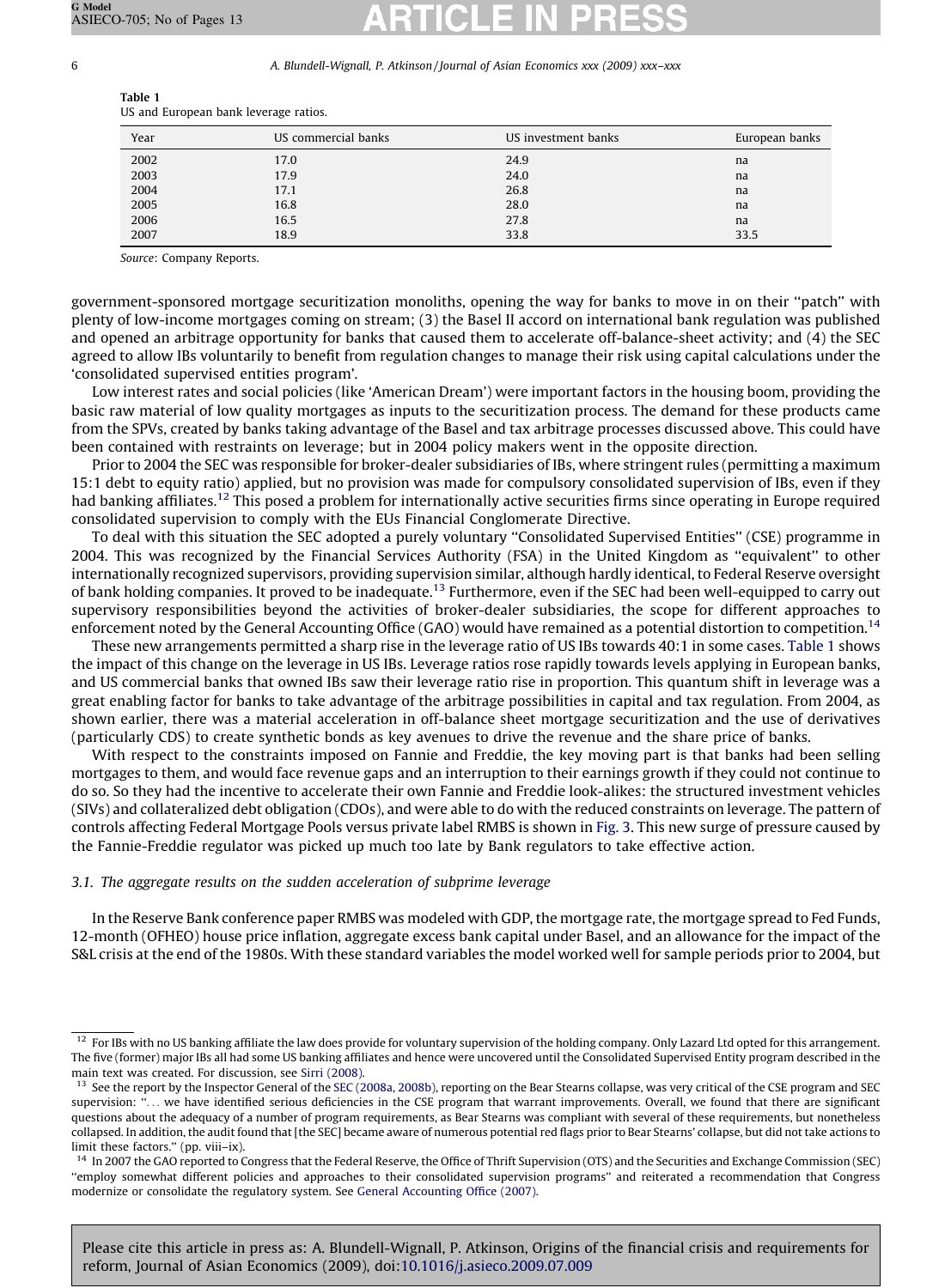A. Blundell-Wignall, P. Atkinson / Journal of Asian Economics xxx (2009) xxx–xxx 7

<span id="page-6-0"></span>

Fig. 3. Federal mortgage pools versus private label RMBS. Source: Datastream, OECD.



Source: Blundell-Wignall and Atkinson (2008)

Fig. 4. Model of RMBS and the 2004 acceleration. Source: [Blundell-Wignall and Atkinson \(2008\)](#page-12-0).

broke with the regulatory/structural shifts afterwards. In short, this standard model could not explain the parabolic jump after 2004, as can be seen from the (larger) dashed line in Fig. 4.

The authors then calculated the likely freeing up of capital under the full Basel II system for sophisticated adherents as was known to banks through their participation in the Basel process 4th Quantitative Impact Study (QIS4) simulations during 2004. This would be an additional capital saving of \$220 bn by the end of 2007 (in addition to the Basel 1 excess capital). When included in the model, this variable adds a jump of around \$0.5 trillion in private label RMBS. When a dummy variable is included post-2004 for the Fannie and Freddie controls and the SEC rule change in 2004 (that allowed IB leverage to accelerate) a further \$0.8 trillion is added.<sup>15</sup> This full model result is shown in the thick line. Once these two new variables are added, the coefficients on GDP and other variables are restored to their pre 2004 values. This suggests that the period in which Basel II was anticipated and arbitraged (as in the Citigroup example) and the Fannie and Freddie/SEC changes were in play, banks were able to accelerate RMBS using lower quality mortgages (and supported by American Dream policies) by some \$1.3 trillion. Much of the problems now known as the subprime crisis can be traced to these securities.

## 4. Systemically important firms and contagion risk

The Basel rules and SEC supervision allowed a too-low cost of capital for IBs: their leverage ratio was high and they attracted only a 20% capital weight under Basel I for any bank lending to them. This meant that these high-risk businesses became much bigger than they would have been with a higher cost of capital and better regulation. That is, systemically important ('too big to fail') financial firms emerged, as a direct consequence of policy, with excess leverage and lots of concentrated risk on their books.

<sup>&</sup>lt;sup>15</sup> This corresponds also with the period of the 2004 SEC rule change, and it is impossible to separate this effect from the Fannie and Freddie effect-clearly greater leverage possibilities for IBs greatly helped the response to compensating for Fannie and Freddie constraints.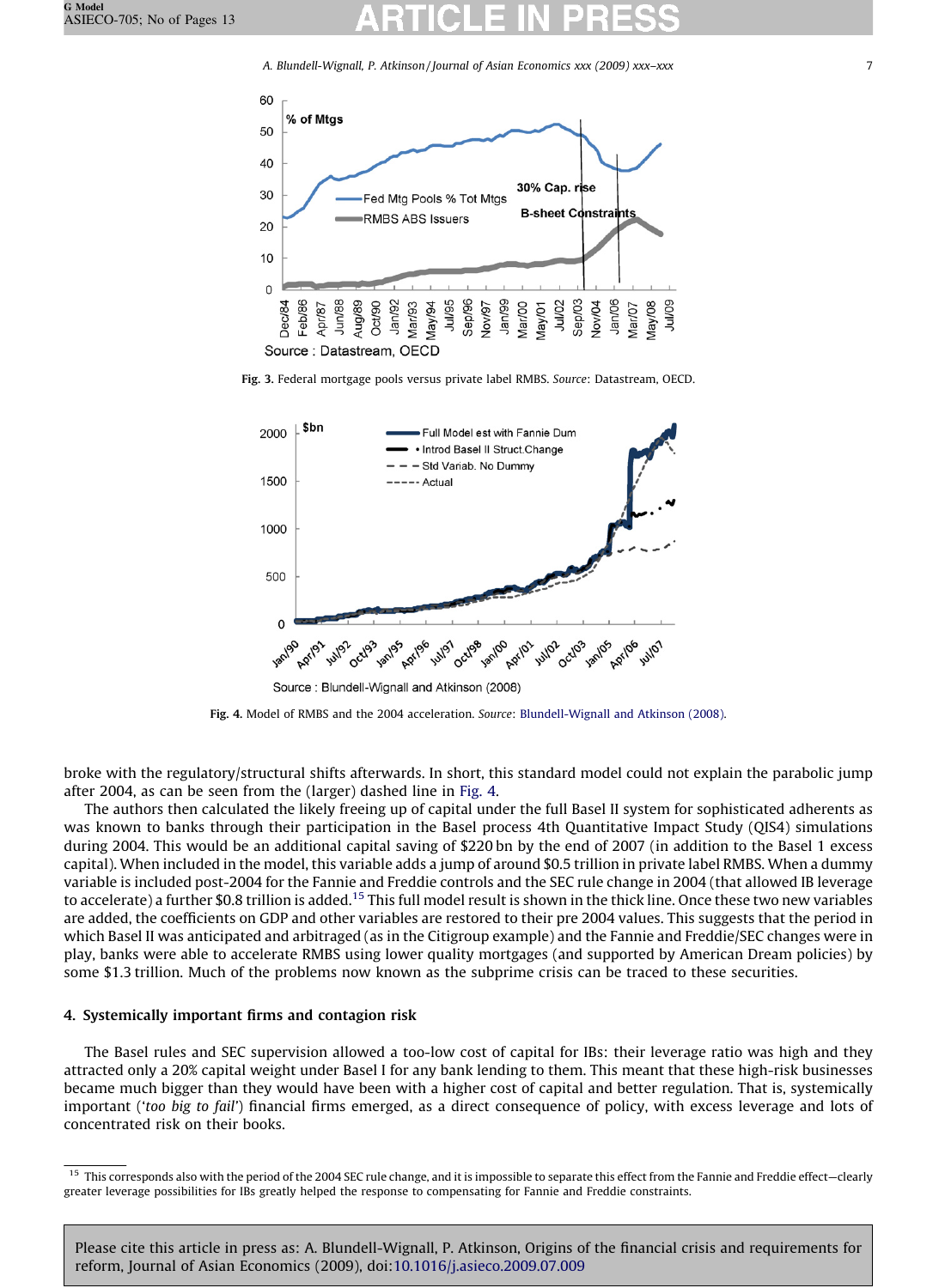At the same time, financial conglomerates too were encouraged by regulatory changes (e.g. the removal of Glass-Steagall) to compete with stand alone IBs through a process of acquisitions and organic growth, where the commercial bank treasury could provide cheap internal funds to the profit-generating IB, allowing its operations to expand and compete more favourably with European universal banks. This was a part of the point being made by US bank lobbying with respect to: the Glass-Steagall Act; and the competitive 'unfairness' of the FDIC Act of 1991—that required US banks to adhere to a leverage ratio. US bank firewall restrictions related to securities dealings between banks and subsidiaries were removed in the late 1990s, and finally ratified with the abolition of Glass-Steagall in 1999.16

Competition in the securities business increased, as companies taking the 'low hanging fruit' outperformed their peers, and staff benefited through bonuses and employee stock ownership programs (ESOPs). Bonuses based on up-front revenue generation rose relative to salary, and substantial ESOPs became the norm. This was argued to be in shareholders' interest the common philosophy being that: "if you pay peanuts you get monkeys".<sup>17</sup>

The ''originate-to-distribute'' business model increasingly replaced the traditional ''originate-to-hold'' model through the 1990s and has allowed too many decisions to be taken by people or institutions rewarded for completing a transaction, i.e. by collecting a fee, commission or bonus, while transferring the risk to someone else. This represents a shift from a ''credit culture'' (creating private information about the credits and spreads banks were willing to have on their balance sheet) to an ''equity culture'' (focused on share price and earnings expansion with staff participation through ESOPs). A greater focus on trading profits and fees via securitization utilising off-balance-sheet vehicles enabled banks to grow earnings while at the same time economising on the capital required under the Basel system. Competition to grow and catch-up with competitors in market share—filling revenue gaps—became commonplace and this brought with it a deterioration in corporate governance and risk controls.

# 4.1. The UBS example-IB culture and governance<sup>18</sup>

UBS management saw Citigroup and others rapidly growing their fixed income business in IBs through securitization. UBS developed a 'catch-up' revenue gap strategy at exactly the wrong time from a prudential risk perspective.<sup>19</sup>

In UBS departing top risk managers were replaced by people from a sales background (consistent with growth). The bank has a centralized treasury able to raise funds efficiently in the open market, and it chose to distribute funds internally within the normal external spread:

''... i.e. internal bid price bids were always higher than the relevant LIBID and the internal offer prices were always lower than LIBOR''.<sup>20</sup>

A stricter funding model was seen as a 'constraint on the growth strategy'.

Staff compensation incentives did not differentiate between the creation of genuine 'alpha' versus the creation of returns based on low cost funding, nor the quality (risk attributes) of staff earnings for the company. The relatively high yield from subprime made this an attractive candidate for long position carry trades (even with thin margins) via leverage (and using derivatives). This encouraged concentration in the higher carry mezzanine tranches of CDOs. It also encouraged minimal hedging of super senior positions (in order to be more profitable).

Notwithstanding the fact that the senior management and the board identified the subprime issue as a major risk in September 2006, the IB management did not adjust until July 2007.

# 5. The policy making process

All of the above developments took place within an overall framework of complex rules and regulation by multiple agencies whose responsibilities have not always been clear or adapted to a changing world. Furthermore, at times these agencies have found themselves with responsibilities that they were poorly placed to carry out. Partial deregulation in such a context can easily lead to ''second best'' problems, causing worse outcomes by reinforcing existing distortions. This seems to be what has happened.

In the United States the Gramm-Leach-Bliley Act of 1999 (GLB) allowed subsidiaries of banks to conduct most financial activities, and hence to compete with securities firms and insurance companies. Thrifts too were permitted to engage in banking and securities businesses. GLB also streamlined supervision of bank holding companies by clarifying the regulatory role of the Federal Reserve as the consolidated supervisor. Otherwise it reaffirmed the role of ''functional'' regulation (similar activities should be regulated by the same regulator) of the various affiliates by state and other federal financial regulators, while allowing a number of possible arrangements for supervision at the group level. As early as 2005 the General Accounting Office (GAO) expressed concern about this arrangement, noting: ''Multiple specialized regulators bring critical

<sup>&</sup>lt;sup>16</sup> The repeal was enacted by the Gramm-Leach-Bliley Act on November 12, 1999. See [Barth, Brumbaugh, and Wilcox \(2000\)](#page-11-0) for a discussion of the lead up to its removal.

<sup>&</sup>lt;sup>17</sup> According to the Office of the New York State Comptroller, for example, the Wall Street bonus pool rose from \$6.2 bn in 1995 to a peak of around \$34.1 bn in 2006. In 2008, in the vortex of the crisis, \$18.4 bn was paid out in bonuses.

<sup>18</sup> This section is based on [UBS \(2008\).](#page-12-0) See [Blundell-Wignall and Atkinson \(2008\)](#page-12-0) for a more detailed summary.

<sup>&</sup>lt;sup>19</sup> See [Bruce \(2007\)](#page-12-0). He identifies a \$4.3 bn revenue gap to the top three competitors as the most significant revenue opportunity.

<sup>20</sup> [UBS \(2008, p. 25\).](#page-12-0)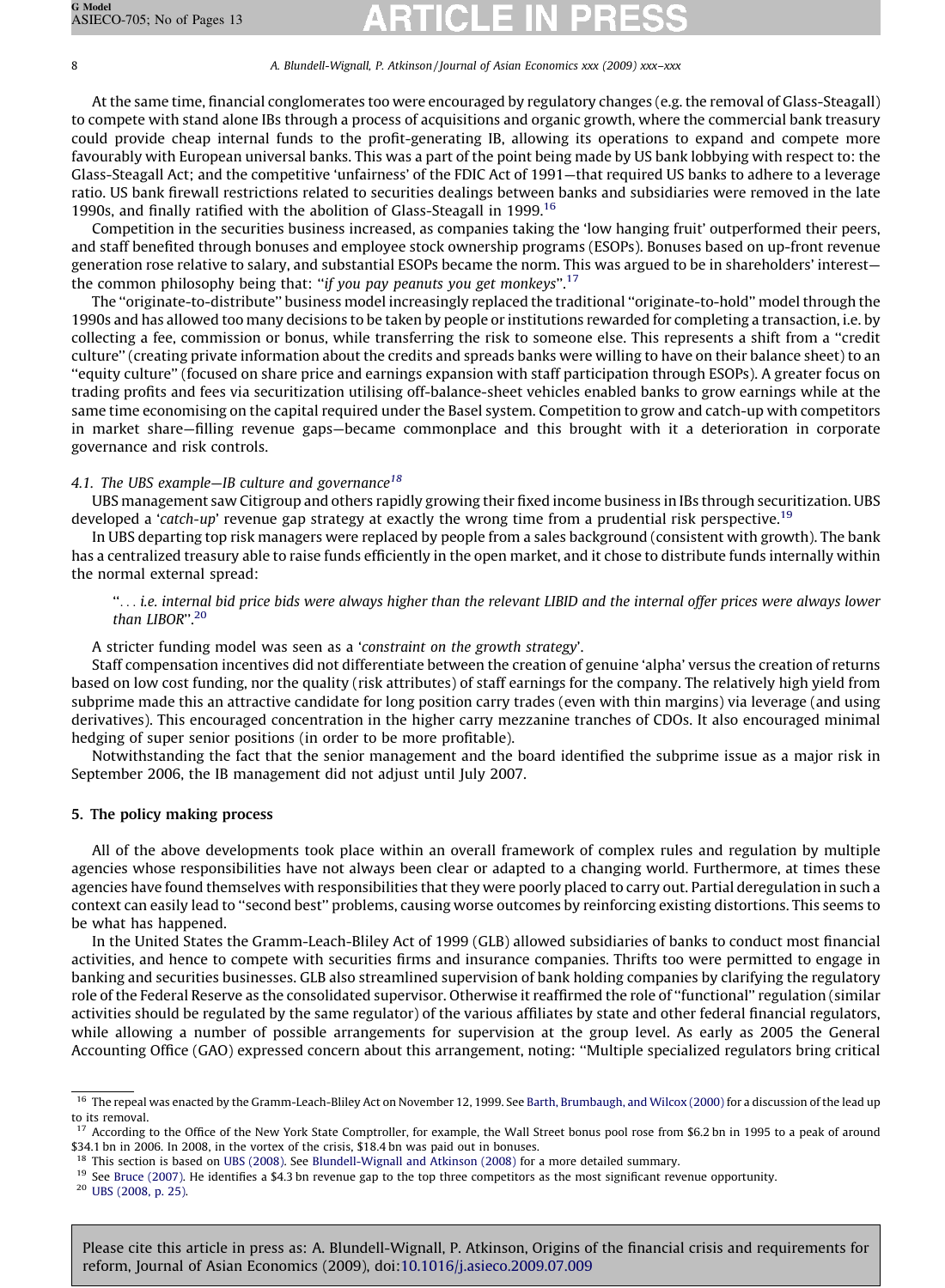skills to bear in their areas of expertise but have difficulty seeing the total risk exposure at large conglomerate firms or identifying and preemptively responding to risks that cross industry lines."<sup>21</sup> In 2007 it reported to Congress that the Federal Reserve, the Office of Thrift Supervision (OTS) and the Securities and Exchange Commission (SEC) ''employ somewhat different policies and approaches to their consolidated supervision programs'' and reiterated a recommendation that Congress modernize or consolidate the regulatory system.<sup>22</sup>

The growing interrelatedness of financial activities at a time when responsibilities for supervision were split between multiple federal and state regulators has led to numerous problems. Where new activities arose, poor decisions were made in allocating supervisory roles. The role of the SEC in supervising investment banks has already been discussed above. Similarly, the OTS was not equipped to supervise either insurance or AIG Financial Products, the IB subsidiary primarily responsible for AIGs collapse. Its role emerged based from the fact that that AIG owned a 'thrift' (Saving and Loans Co.). But OTS had no expertise in CDS contracts and investment banking. The lack of coordination between OFHEO and other regulators from 2004 was a source of unforeseen pressures between Fannie and Freddie and the banks.

In addition to overlapping responsibilities, conflicts of interest can also arise wherever the central bank is responsible for monetary and liquidity policy on the one hand and the prudential safety of banks affected by those policies on the other. This is not an ideal situation.

In Europe the Financial Services Action Plan published in 1999 consisted of 42 measures aimed at completing the single market in financial services by: (i) unifying the wholesale market; (ii) creating an open and secure retail market; and (iii) implementing state-of-the-art prudential rules and supervision. Supervisory responsibilities were left with national agencies, whichmeant that EU rules were open to different interpretations by different national regulators. This made better coordination of supervision at the EU level a high priority. Under the ''Lamfalussy'' arrangements, committees of European supervisors for securities, banking and insurance and occupational pensions (''Level 3'' committees) have been created to allow national supervisors to communicate and implement rules coherently. However, as the de Larosiere report concludes, the framework lacks cohesiveness.<sup>23</sup> The overall result is that (i) the system is very complex, with financial institutions operating across borders facing a large number of supervisors; and (ii) supervisors' jurisdiction and areas of competence increasingly failing to align with financial firms' actual operations, creating, at minimum, complexity in risk management and regulatory compliance.

# 6. Dealing with the crisis and reforming regulation

In essence the current crisis is a solvency crisis, which has been exacerbated by liquidity problems as uncertainty rose. This has led to massive deleveraging with rapid negative impacts on the economy.

Containing the current crisis has already required massive support for failing or failed financial institutions in many jurisdictions. So long as property prices continue to fall and recession damages the quality of bank assets, new cases requiring support will emerge. Too many banks whether still independent or bolstered by state aid are unable or unwilling to function normally. As a result the credit crunch persists, and confidence in the financial system has continued to deteriorate. Lessons from past experiences indicate three things governments must do to deal with solvency crises<sup>24</sup>:

- 
- 1. Expand deposit insurance to prevent runs on banks.
- 2. Separate bad assets from good assets and deal with them, usually by swapping some form of government risk-free assets for uncertain risk assets, and dealing with the latter over a long-term horizon (via a "Bad bank",<sup>25</sup> quarantining assets with guarantees and sometimes by loosening accounting standards $^{26}$ ).<sup>27</sup>
- 3. Recapitalize asset-cleansed banks and encourage them to operate normally (including by reselling them to the private sector where aspects of nationalization have occurred).

The first of these has been completed in the extraordinary emergency measures taken by governments. Unfortunately little progress has been made on the second and third requirements for dealing with a solvency crisis.

# 6.1. Where are we in dealing with toxic assets and raising bank capital?

A very long period of slow growth as budget deficits are stabilized and slowly reduced in unfavourable circumstances awaits most governments. The reason for this is that countries have not yet dealt with removing toxic assets from bank balance sheets. In the United States, a PPIP (public-private investment plan) has been conceptualized (a reasonably good

<sup>27</sup> Mergers between systemically important banks have not been included here as a serious policy option. The reason for this is that no new net capital is added to the joint entity, and such actions have the effect of creating even larger (and usually weaker) systemically important 'too big to fail' institutions.

<sup>21</sup> [Government Accountability Office \(2005, p. 28\)](#page-12-0).

<sup>22</sup> See [General Accounting Office \(2007\)](#page-12-0).

<sup>23</sup> See [de Larosiere \(2009\)](#page-12-0).

<sup>24</sup> See [Blundell-Wignall, Atkinson, and Lee \(2009\)](#page-12-0).

<sup>&</sup>lt;sup>25</sup> As used in Scandinavia in 1991 and in the 'S&L' crisis in the US via the Resolution Trust Corporation (RTC). A version of his latter approach with an interesting funding mechanism was recommended in [Blundell-Wignall \(2008\).](#page-12-0)

<sup>&</sup>lt;sup>26</sup> Decisions have already been taken here: the FASB has issued guidance in FSP FAS 157-e which will apply prospectively from June 2009 allowing banks more judgment in determining whether a market is not active and a transaction is not distressed when discounting future cash flows of assets held to maturity (as opposed to the fair market price at the current time) on a bank's balance sheet.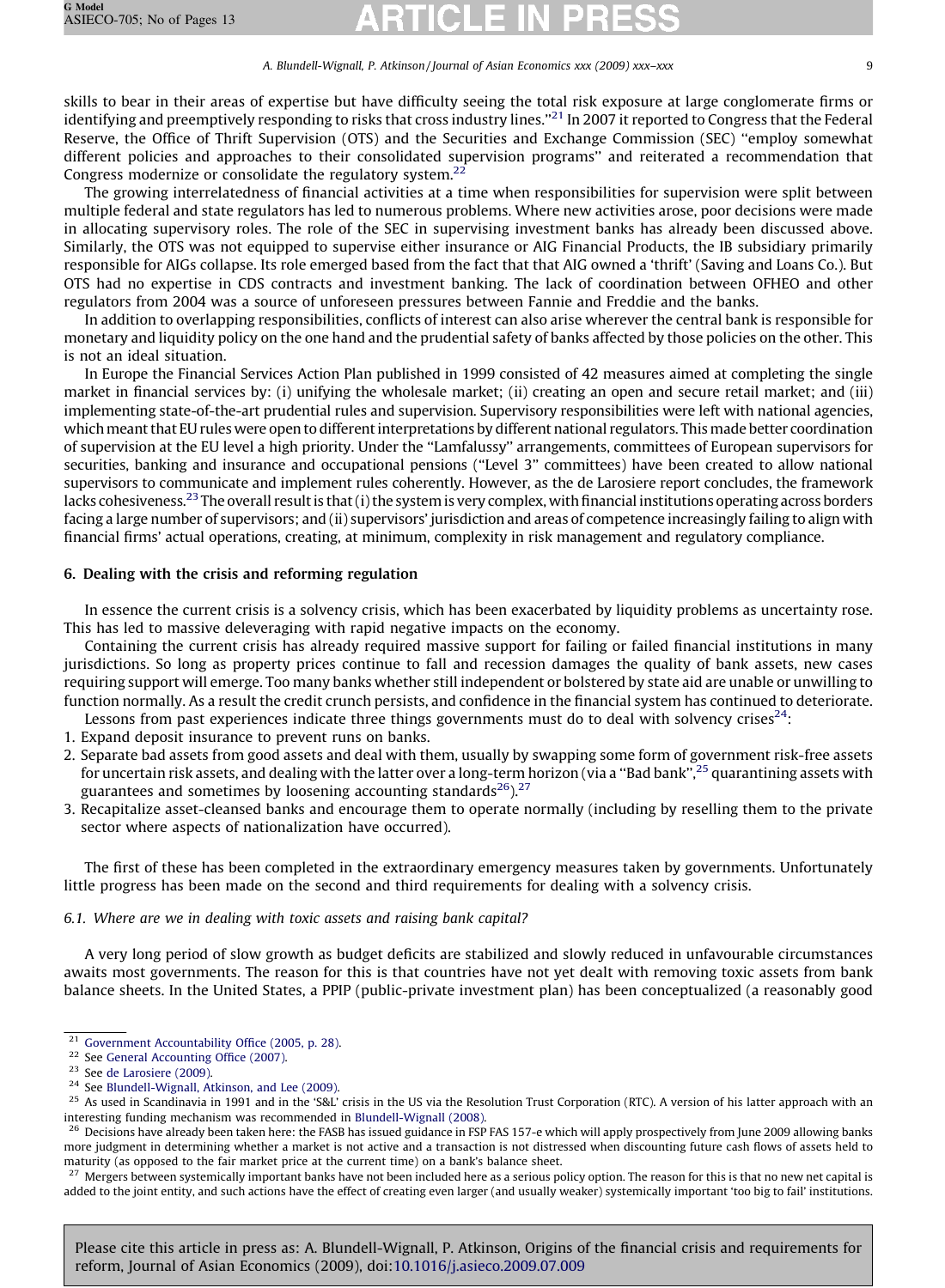# Table 2

19 US stress tested banks: capital, assets and off-balance sheet exposures.

|                                                     | 2007 and 2008 | 2009 and 2010 (baseline) |
|-----------------------------------------------------|---------------|--------------------------|
| Capital end 2008                                    | 608.0         |                          |
| Assets end 2008                                     | 10892.5       |                          |
| Leverage ratio                                      | 17.9          |                          |
| Balance sheet write downs                           | 563.6         |                          |
| SCAP consistent baseline loss forecast              |               | 361.3                    |
| Capital raised                                      | 444.3         | $\Omega$                 |
| Shortfall balance sheet                             | 119.3         | 480.6                    |
| Balance sheet cap needs (ex VIEs)                   |               | 480.6                    |
| Off-balance-sheet exposures                         |               |                          |
| VIEs now consolidated onto balance sheet (end 2008) | 110.0         |                          |
| VIE outstanding (end 2008 unconsolidated)           | 796.3         |                          |
| Unconsolidated VIE loss exposure                    |               | 389.4                    |
| Losses banks are responsible for SCAP + VIE         | 563.6         | 870.0                    |
| Less earnings estimates (see memo below)            |               | 434.0                    |
| Memo items                                          |               |                          |
| QSPE Outstanding end 2008                           | 3192.4        |                          |
| QSPE Loss estimates (not a US bank problem) $a$     |               | 567.0                    |
| IMF forecast for all US bank losses                 | 563.6         | 1040.4                   |
| Underlying earnings p.a. at 2% on assets (end 2008) |               | 436.0                    |

Source: OECD, Bloomberg, Company Reports.

Using US SCAP assumptions for balance sheet losses.

plan), but little has happened. Within Europe, Switzerland moved on the toxic assets of UBS, but only a couple of EU countries have even started to conceptualize 'bad banks'; little has happened.

Table 2 shows some US balance sheet loss forecasts in 2009 and 2010, consistent with loss rates used in the US Fed stress test study, the Supervisory Capital Assessment Program (SCAP), amounting to \$361.3 bn.

Together with known write downs for 2007 and 2008 of \$563.6, this implies overall losses of \$924.8 bn for the full period 2007–2010. However, capital already raised amounts to \$444.3 bn, so the net balance sheet capital to be raised over the next 2 years (to leave the leverage ratio unchanged at 17.9) is \$480.6 bn. This would not seem such an onerous task, as underlying earnings of say 2% on assets over this period (see the bottom of Table 2) would raise \$436 bn, assuming no growth of assets and no dividend. That would see the problem solved before mid 2011.

However, unconsolidated bank VIEs are not taken into account in this analysis.<sup>28</sup> Banks' own estimates of maximum loss exposure on these items are equal to \$389.4 bn for the 19 banks: so total losses that banks are responsible for could be as high as \$870 bn. If banks' underlying earnings are allowed for at 2% of assets, that would leave a further \$434 bn (see bottom right of Table 2) to be dealt with after 2010—essentially a further 2 years. This level of call on earnings (or further dilution) is presumably already reflected in very low bank share prices.

[Table 3](#page-10-0) shows similar European balance sheet metrics to those shown above for the USA.

The European banks shown (those reporting losses) have a leverage ratio of 36.2, about double that of their US counterparts—that is, considerably less capital to support their balance sheet assets. Balance sheet losses to date seem to have been matched by capital raised. IMF forecasts for European bank losses over the next 2 years of \$300.9 bn on assets of over \$39 trillion seems small, and apparently well inside their potential earnings capacity over that period (shown at the foot of [Table 3\)](#page-10-0). However, to achieve the lower US leverage ratio (itself likely too high) European banks would need to raise another 1 trillion dollars.

Furthermore Europe is much less transparent about bank reporting of off-balance sheet and derivative exposures. Problems only become more transparent as groups fail (as with Hypo Real Estate and DEPFA). Losses related to structured products could prove to be material. This suggests that Europe could be in a serious situation.

Less transparent approaches do not change anything. Banks know the facts and they won't lend anyway if they have no capital and are dealing with regulators behind the scenes to restructure their balance sheets, so that deleveraging continues. Lack of transparency can result in delays in policy action and bigger losses in the end for taxpayers. It will also result in bad-will from investors and a permanent rise in the cost of capital: the political risk premium from investing in financial firms will rise.

## 6.2. Where are we on longer-run regulatory reform?

In the longer run reforms are needed in a number of areas to create incentives in financial markets that encourage a better balance between the search for return and prudence with regard to risk. The risk at present is that the magnitude of the fiscal

<sup>28</sup> Bank off-balance sheet funding in the US frequently used Variable Interest Entities, linked through letters of credit and other mechanisms. When these can't be funded and asset prices fall, they are consolidated onto the bank's balance sheet.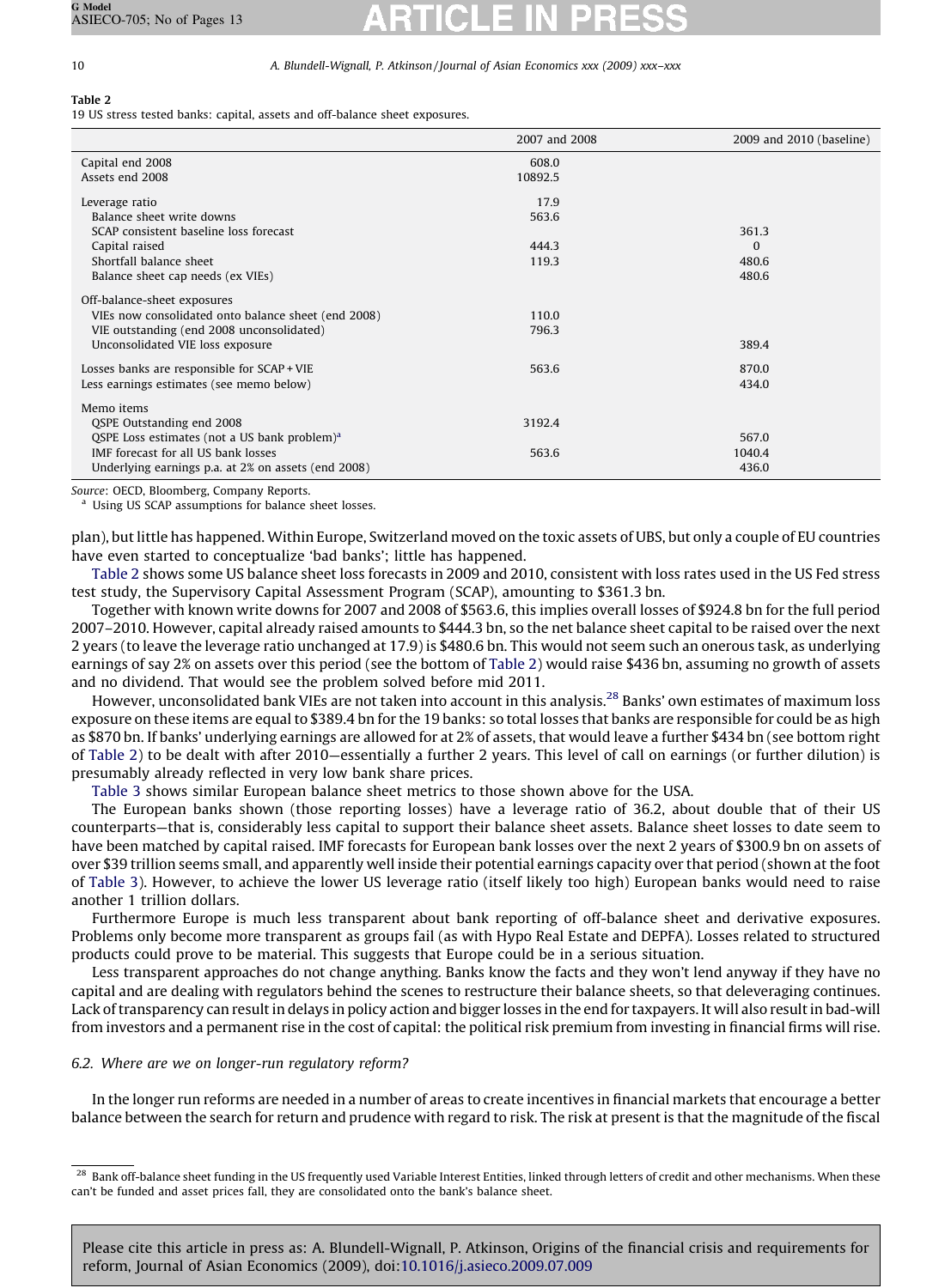### <span id="page-10-0"></span>Table 3

European loss reporting banks balance sheet items (billions US dollars).

|                                                                | 2007 and 2008     | 2009 and 2010 (baseline) |
|----------------------------------------------------------------|-------------------|--------------------------|
| Capital (end 2008)<br>Assets (end 2008)                        | 1076.9<br>39645.7 |                          |
|                                                                |                   |                          |
| Leverage ratio                                                 | 36.8              |                          |
| Balance sheet write downs                                      | 436.1             |                          |
| Capital raised<br><b>IMF</b> loss forecast                     | 399.9             |                          |
| Shortfall balance sheet                                        | 36.2              | 300.9<br>337.1           |
|                                                                |                   |                          |
| Less earnings (see memo below)                                 |                   | $-445.9$                 |
| Capital to get to the lower US leverage ratio                  |                   |                          |
| Assets allowing for 5% growth                                  |                   | 43709.4                  |
| Capital required for leverage ratio of 17.9 (USA)              |                   | 2441.9                   |
| Total required capital (assumes no off-balance sheet exposure) |                   | 1996.0                   |
| Shortfall in capital for a 17.9 leverage ratio                 |                   | 919.0                    |
| Off-balance-sheet issuance + share US OSPE's                   |                   |                          |
| Total European issuance of CSO's to 2009Q1 (book val.)         | 2141.9            |                          |
| Share of US OSPE issuance?                                     | <b>UNKNOWN</b>    | <b>UNKNOWN</b>           |
| Loss exposure that banks are responsible for                   | <b>UNKNOWN</b>    | <b>UNKNOWN</b>           |

Memo earning per annum at 2% on assets end 2008 \$793 bn. Source: OECD, Company Reports, Credit Flux.

and other support measures taken will see some return to growth, and the appetite for fundamental reform of the main factors that caused the crisis will diminish. The most important requirements of policy to reduce the risk of future recurrences of periodic financial crises are: (i) choosing the least-distorting emergency measures, (ii) undertaking fundamental reform relating to the causes of the crisis, and (iii) unwinding the extraordinary measures taken to combat the crisis—the exit strategy.

The exit strategy requires us to think about 'exit to what'—surely not to similar incentive structures to those prior to the crisis. A sound framework requires some very basic building blocks that all jurisdictions should work to have in common:

- The need for a lot more capital—so that reducing the leverage ratio has to be a fundamental objective of policy. With a leverage ratio framework higher capital levels are assured, and would be more prudent than has been typical for regulated banks and securities firms in recent years. There would also be a clear understanding that in normal circumstances banks should also hold a significant, though unspecified, cushion of tangible equity beyond the minimum. A leverage ratio requires management decisions about allocating capital to risky activities to take account of the full market cost of capital, and the potential risks and rewards of investing in the asset, and would not be influenced by regulatory rules specific to that asset. Any dynamic provisioning rules to reduce pro-cyclicality should be set to function above the minimum regulatory capital required for the leverage ratio.
- The elimination of arbitrage opportunities in policy parameters to remove 'subsidies' to the cost of capital. This means many features of the Basel system for capital rules should be eliminated (and the leverage ratio may well become the binding constraint, as recommended in the Turner Report and in the OECD).<sup>29</sup> It also means looking at the way income, capital gains and corporate tax rates interact with financial innovation and derivatives to create concentrated risks and to eliminate ways to profit from such distortions.
- The necessity to reduce contagion risk within conglomerates, with appropriate corporate structures and firewalls. This issue is not unrelated to the 'too big to fail' moral hazard problem. It must be credible that affiliates and subsidiaries of large firms cannot risk the balance sheet of the entire group — and that they can be closed down by a regulator leaving other members of the group intact. In this respect examining the role of non-operating holding company structures has been recommended by the OECD.<sup>30</sup> These involve legal separation of the parent from its affiliates. They facilitate: internal terms and conditions for affiliates more akin to those that would apply to dealing with outside entities; balance sheet protection of the banking group; better transparency for outside analysts; and easier regulatory intervention (including use of firewall rules and resolving a failed affiliate).
- The avoidance of excessive competition in banking/securities businesses (the 'keep on dancing' problem) and a return to more emphasis on the 'credit culture' banking model. The stable oligopolies in Australia and Canada have been resilient in the current crisis lending support to this idea.
- Corporate governance reform is required, with the OECD recommending: separation of CEO and Chairman (except for smaller banks where the CEO is the main shareholder); a risk officer reporting to the board and whose employment

<sup>29</sup> See [Financial Services Authority \(2009\)](#page-12-0) and [OECD \(2009\)](#page-12-0).

<sup>&</sup>lt;sup>30</sup> GE Money Bank and Macquarie bank in Australia have used these structures to advantage in the crisis. See [OECD \(2009\)](#page-12-0).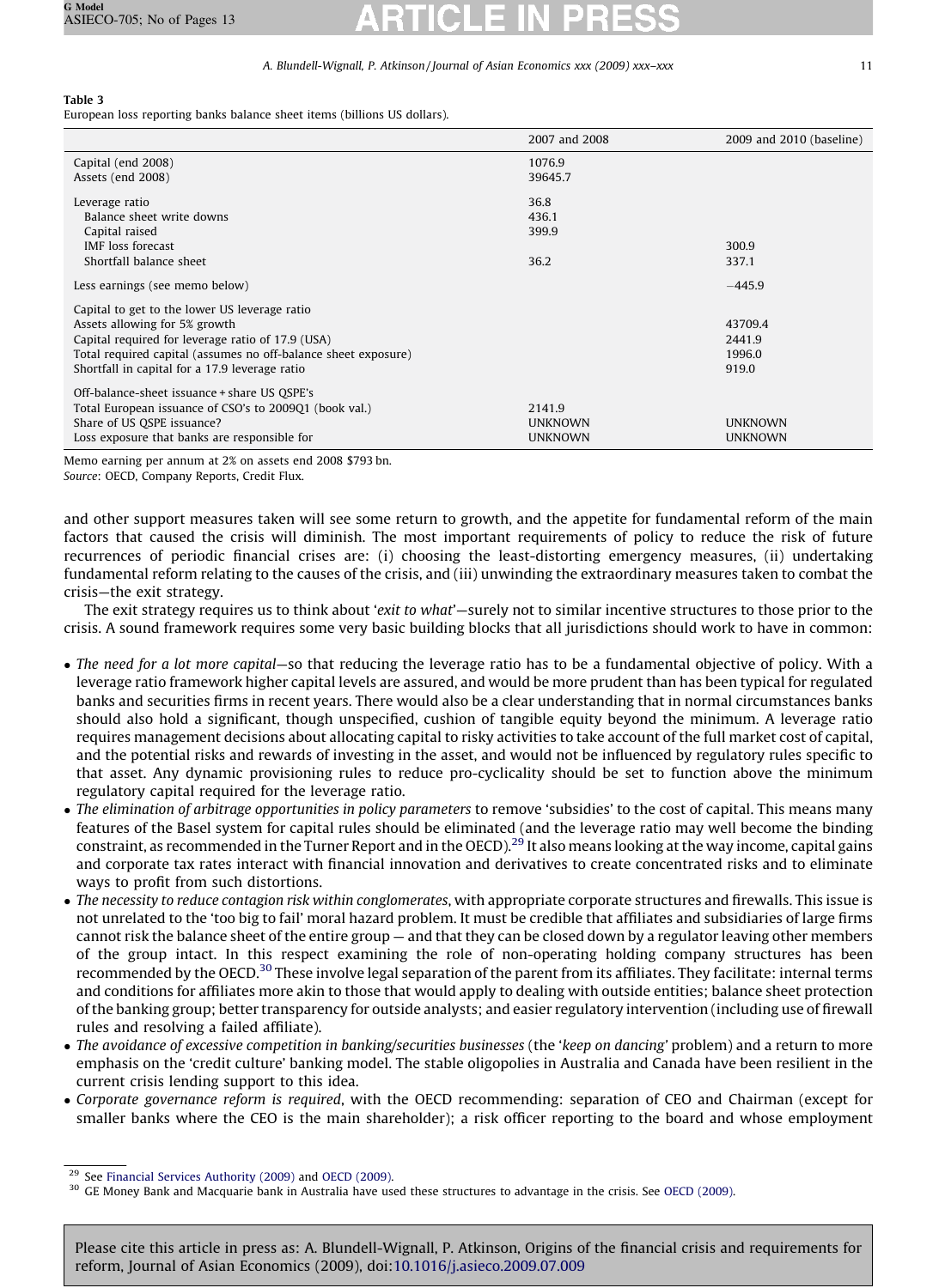conditions do not depend on the CEO; a 'fit and proper person' test for directors expanded to include competence, and fiduciary duties clearly defined. These reforms would go a long way to dealing with remuneration issues that have been strongly debated of late.

 The need to rationalize the governance of regulators in some key jurisdictions that failed dismally in the lead-up to this crisis. The benchmark for a sensible regulatory structure is the 'twin peaks'model— an ''objectives based'' consolidation of authority in separate prudential and business conduct regulators, as has been adopted in Australia, $31$  would streamline arrangements substantially in many countries. In the EU establishment of a single bank regulator, already recommended by OECD, $^{32}$  would be a good first step. Both within and beyond the EU, complexities would remain at the international level, but with fewer agencies, communication and coherent cooperation would probably be easier. A basic guiding principle, however, should be that the creation of new agencies without reducing the number of existing ones and reformulating mandates should be avoided. Central banks should not be prudential regulators and supervisors. This leads to conflicts of interest.

# 6.3. Exit strategy

As signs of stress in markets decline, the dismantling of emergency liquidity and official lending support should become a higher priority, in order to remove subsidy elements and to restore a level competitive playing field. This should not be rushed, and should have a voluntary aspect to avoid exacerbating the crisis. This is because the transfer of obligations from the public to the private balance sheet will involve lower prices (higher interest rates) which will constrain growth. A similar process should be applied to the unwinding of guarantees, which distort risk assessment and competition. These should not be precipitously withdrawn, but as the secondary market develops to price guarantees efficiently, and to the extent that extensions can be avoided, terms and conditions prevailing in the broader market should facilitate adjustment. Where financial institutions are concerned, the ultimate goal of the exit from guarantees is to gravitate to alignment with a redesigned comprehensive deposit insurance scheme.

As progress is made with some of the above issues, governments will wish to exit from their holdings of bank shares. Banks may also put pressure governments to exit quickly. But speed is less important than getting it right. If some banks are in a sound capital position before others, competitive distortions could arise if firms are privatized at different times before reforms are in place. To some extent the time line for this process should be dependent on the speed of regulatory and corporate governance reform.

Another consideration is the need for much higher capital levels for banks. Experience suggests that large privatization programs can put strains on available sources of equity capital. One aim of the privatization process is to encourage sources of funds that raise equity net of any leverage (since leverage is at the very centre of the subprime crisis). Pension funds and Sovereign Wealth Funds (SWFs), for example, would be less levered investors than other banks or hedge funds.

# 7. Conclusions

It seems very unlikely that the building blocks for financial reform will be in place any time soon — many governments do not even accept all of those outlined above as desirable features. Certainly the US proposals for regulatory reform of June 2009 are very far from the ideals presented above.<sup>33</sup> In course of 16 months the US Treasury has come up with not less than three very different sets of proposals—the first was quite radical and very close to the ideal benchmark noted earlier, but the revisions all moved away from this.<sup>34</sup> The starting point for reform is always the current rules, regulations and institutional structures, and the process of change is always at the margin. Groupthink implicit in economic and market paradigms, unfortunately, takes a long time to change.

So, exiting from government ownership of banks, and from guarantees and loans and other forms of aid, will likely occur in a second best environment. Toxic assets and recapitalization will be dealt with slowly, and the drain on bank earnings and share dilution will work against a rapid exit from extraordinary crisis measures. As a result, the exit strategy process (i.e. the transferring stock and debt from the public to the private balance sheet and cutting budget deficits) will risk more financial price volatility.

One can be even less optimistic about the reform of global exchange rate regimes and the dollar reserve currency problem. Easy liquidity and carry trades will provide short-run opportunities for quick returns, but slow economic growth and rate pressures will persist.

# References

Akerlof, G. A., & Shiller, R. J. (2009). Animal spirits, how human psychology drives the economy, and why it matters for global capitalism. Princeton University Press. Barth, J. R., Brumbaugh, R. D., Jr., & Wilcox, J. A. (2000). The repeal of Glass-Steagall and the advent of broad banking. Journal of Economic Perspectives 14(2) (Spring). Blinder, A. S. (2009). Crazy compensation and the crisis. The Wall Street Journal, 28 May, A15.

<sup>34</sup> The first 2008 proposal appears to have been superseded by new proposals announced on 26 March, 2009 (see the [US Dept. of the Treasury, 2009a](#page-12-0)). These were then surpassed by those in the [US Dept. of the Treasury \(2009b\)](#page-12-0).

<span id="page-11-0"></span>

<sup>&</sup>lt;sup>31</sup> [US Dept. of the Treasury \(2008\)](#page-12-0), endorsed this approach and proposed that the United States adopt it. See, also, [Wellink \(2009\)](#page-12-0).

<sup>&</sup>lt;sup>32</sup> See [OECD \(2008\)](#page-12-0).

<sup>&</sup>lt;sup>33</sup> See [US Dept. of the Treasury \(2009b\).](#page-12-0)